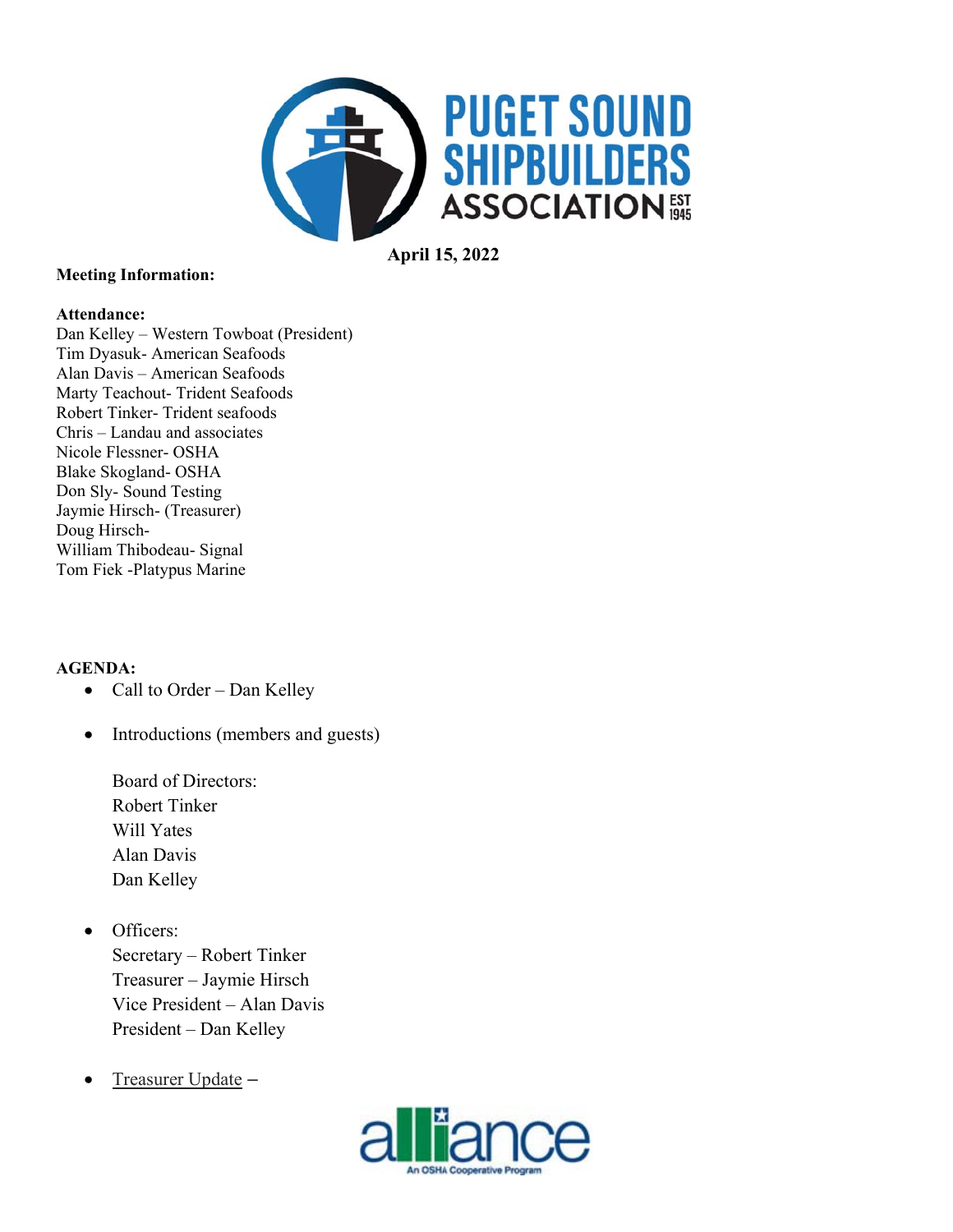- Current Balance: \$9,100.06
- Lunch is paid for from our dues.
- Core PLUS Maritime
	- The paddle was a gift from the students from Neah Bay to show their appreciation for the sponsorship PSSA and American Seafoods provided.
	- Alan Davis- Core plus has 14 schools partnered with 800 plus students that could use non working equipment donations (Hydraulic pumps, generators, survival suits, life rafts, electrical panel ) for the students to take apart and use for projects.
	- Students graduating in June available for hire.
- OSHA: Blake Kogland
	- PSSA / OSHA Alliance Signing
	- Updates
		- Press release from OSHA expected Monday
	- National emphasis on Heat related illness, there will be programmed inspections on shipyards when heat advisories are issued.
	- Inspection format available on OSHA website.
	- 4 total compliance officers hired for Washington state

Don Sly- Older Confined space meters had temp on them, would be a helpful compliment to current inspections.

- PSSA Maritime Safety Day (see attached Notes)
	- Committee:

Doug, Jaymie, , The Boug as Main point of contact and CC Dan and Alan Sponsors interested contact Dan Kelley directly.

- What is the objective of our Maritime Safety Day?
- See event planning sheet.
- Future Meetings:
	- January 21, 2022, Virtual Only Seattle Maritime Academy
	- April 15, 2022, Seattle Maritime Academy.
	- July 15, 2022, Seattle Maritime Academy.
	- October 14, 2022, Seattle Maritime Academy.

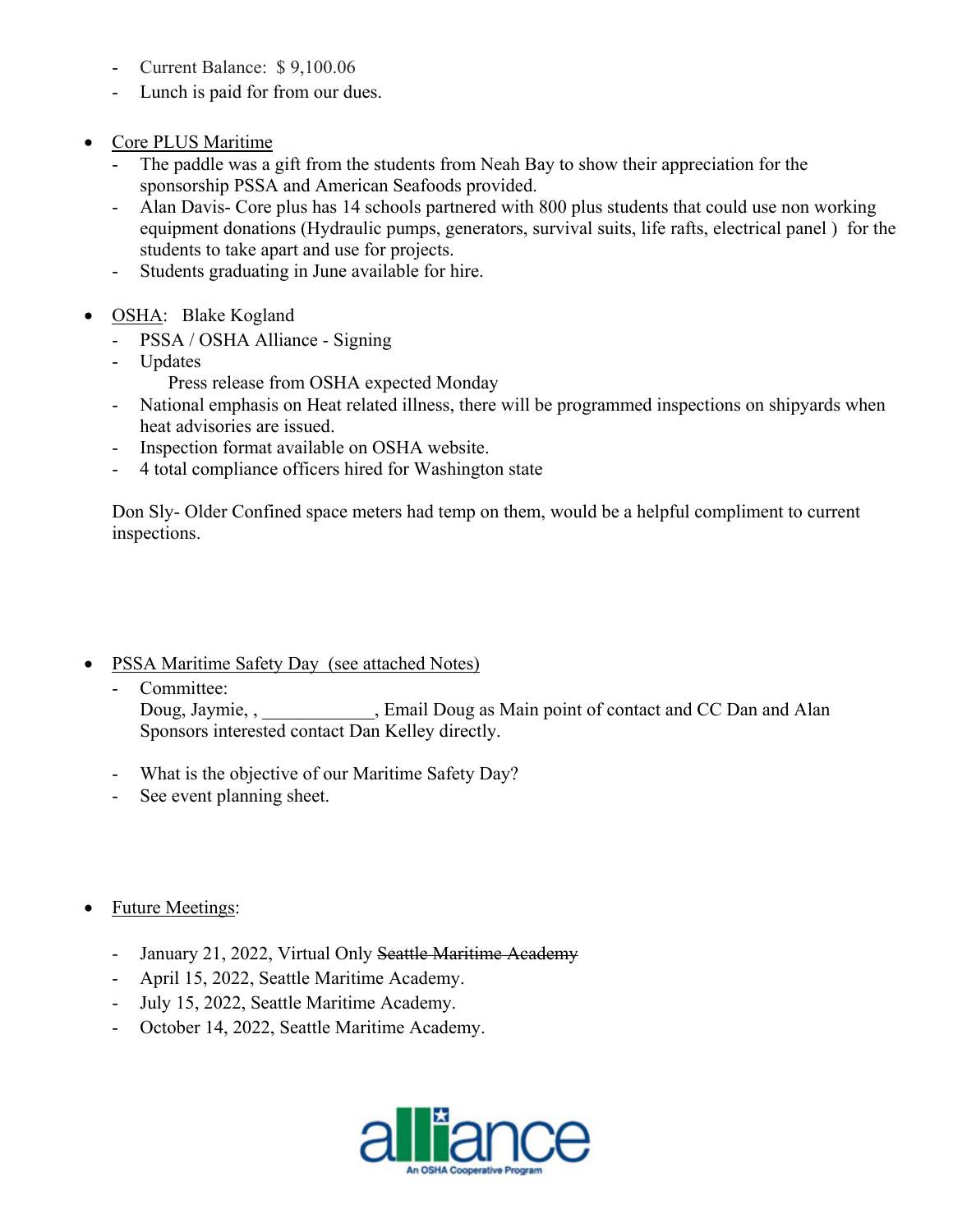# • Round Table

Confined Space Entry – real life obstacles and how to overcome them.

- Not enough room for a tripod above the opening.
- Harness impedes the ability to maneuver.

Blake Skogland – recommends contacting Bremerton shipyard confined space rescue team for reference.

L & I Virtual Stakeholder Meeting on 5/11

- Is anyone from the PSSA willing to sit in on the meeting and report back to the group?
- Still Need someone to commit to sit in on meeting and report back to the group.
- Don Sly discussed importance of communication and fire Safety Plans that could prevent shipyard fires.
- William Thibodeau has resources he'll email.
- Tom Fiek has resources he'll email.

-  $\sim$   $\sim$   $\sim$   $\sim$   $\sim$   $\sim$   $\sim$ 

- Future Meeting Topics

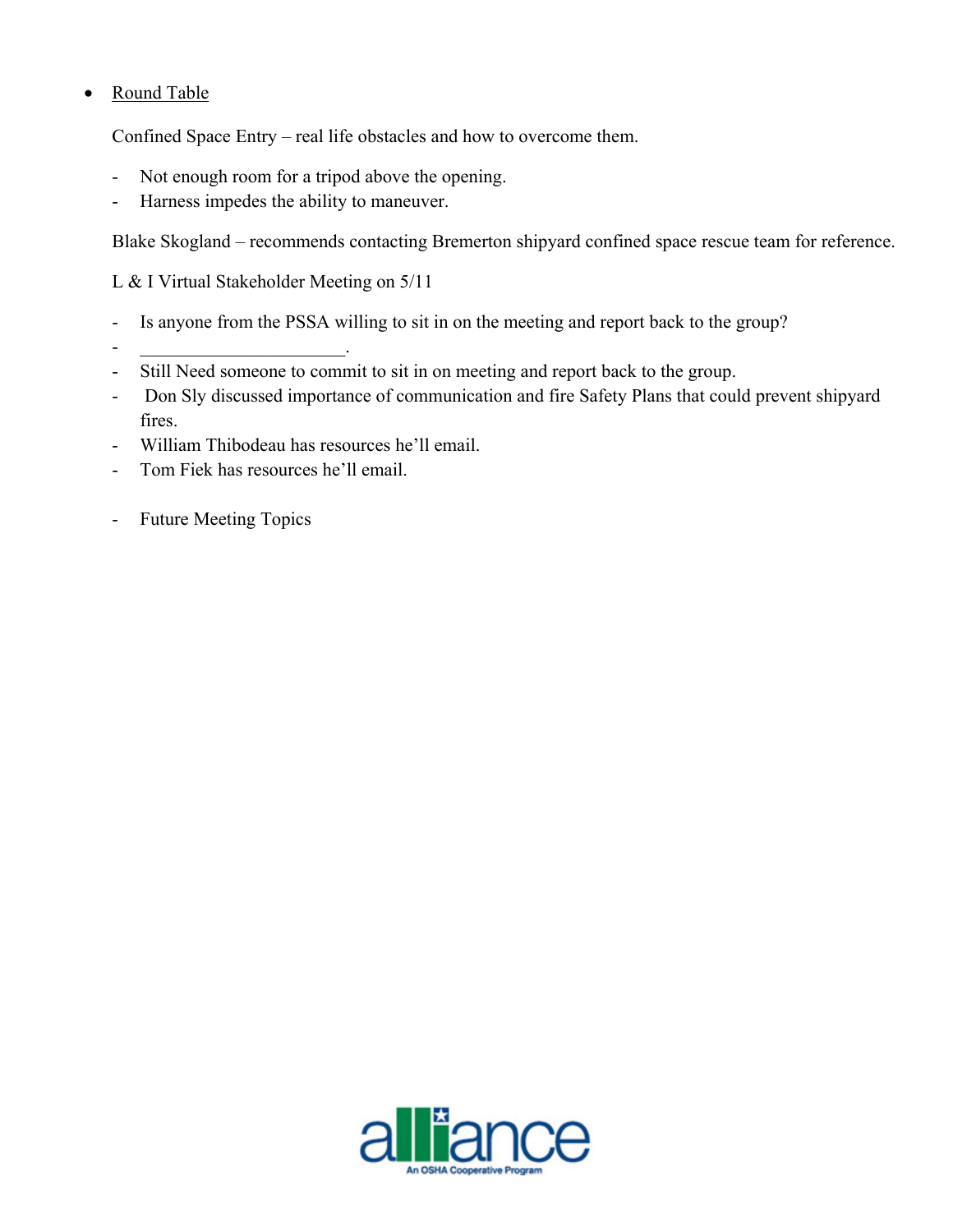

#### **Maritime Safety Day Dates of the Event**

- First Choice: September 15<sup>th</sup>, 22<sup>nd</sup>, or 29<sup>th</sup>.  $\bullet$
- Second Choice: July, to allow for Justin Vann and the 3M Van.
- Majority agreed September as best month to plan (Tue-Thursday 6 hour)

## **Location of the Event**

- First Choice: Seattle Fire Department Training Facility Alan Davis is verifying the availability. Not an option. In the past they provided this without fee to the PSSA.
- Second Choice: South Seattle Community College Location where we used to have our regular PSSA Meetings. Dan Kelley-Western towboat
	- $\omega$  . SFD Training facility is not an option, possibly Maritime academy in Ballard.

## **Marty Teachout**

Possibly use Trident Lot for Parking or facility for smaller group.  $\Delta \sim 10^4$ 

## **Blake Skogland-OSHA**

 $\sim$ **OSHA Training facility** 

## **Registration and Invited Attendees.**

- I have contacted our PSSA website designer to see what it would take to use the site for registration. I think this would also be a good way to 'promote' the site at the same time.
- Attendees. In the past we have not charged for people attended the Safety Day. This included PSSA covering the lunch. I am still in favor of this if can swing it.

All agreed no charge for Attendees

### Sponsors.

- A small charge for vendors that want to set up a booth to show off their products. This was used to offset the  $\bullet$ lunch and any other costs of the seminar day.
	- In the past \$500 seems like the price we gave them.
	- I would opt for lower with more turnout of vendors but just my thoughts.
	- Vendors who have shown interest in participating:
	- 3M
	- **Ballard Industrial**

Majority agreed \$500 for vendor booth fee, Robert Tinker - Trident Volunteered to contact Vendors Trident Works with.

## Food / Lunch.

In the past we had a guy cook BBQ. I am thinking one or two food trucks. The number of trucks we need to depend on the number of attendees.... Maybe a taco truck? (example: www.flyingtaco.com)

Email Doug Hirsch and CC Dan Kelley with Food truck ideas

### Advertising.

How: Posters (11x17), Email, Newsletter, etc.  $\bullet$